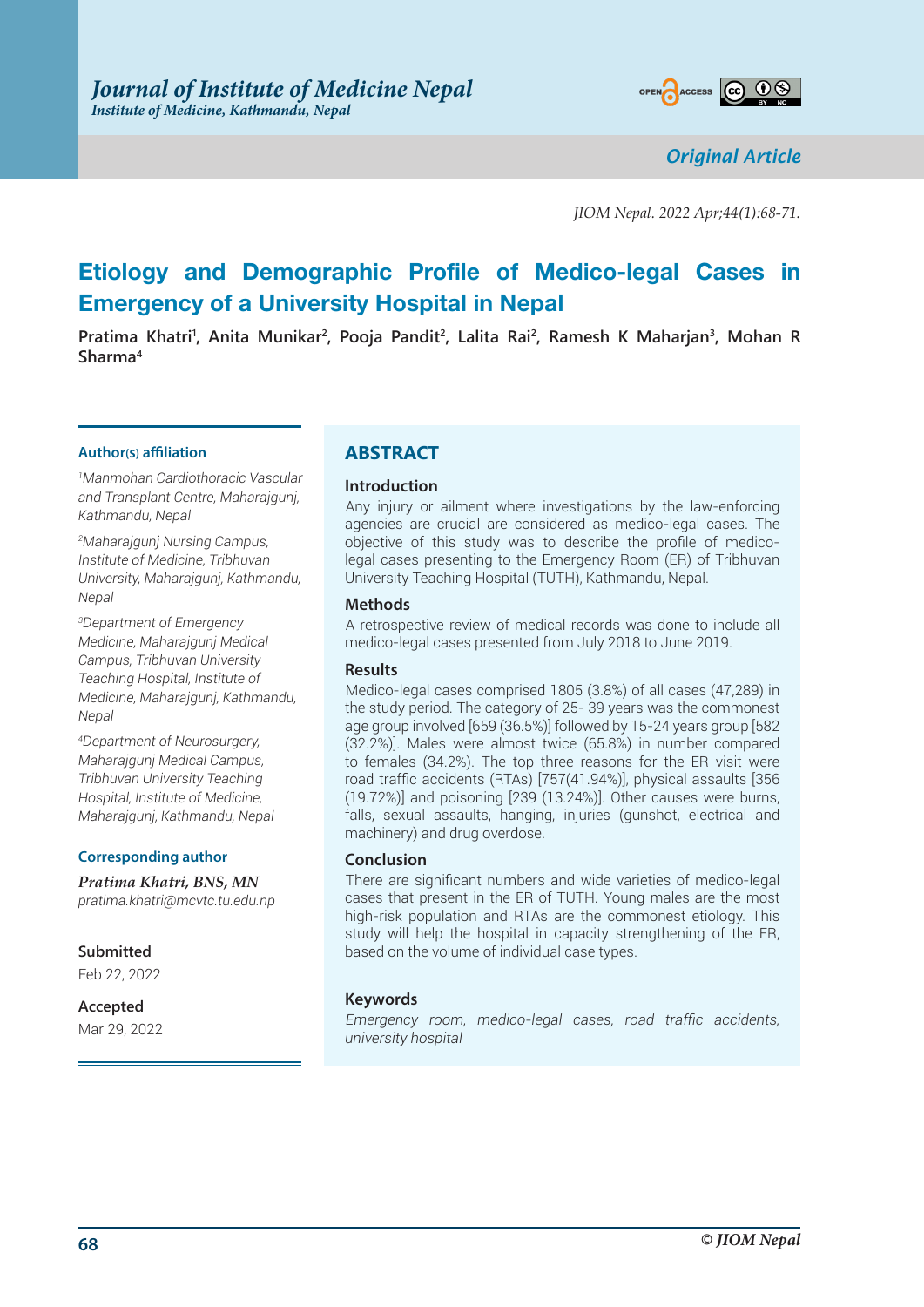#### **INTRODUCTION**

Medico-legal cases are considered as any<br>the legal agencies in a systematic manner,<br>tive the consensibility regarding the counction injury or disease, in which investigations by I the legal agencies in a systematic manner, fix the responsibility regarding the causation of the injury or disease.<sup>1</sup> In a busy university hospital, medico-legal cases comprise a significant proportion of patients seen in the emergency room (ER).2,3 Prompt evaluation and management of such cases will help reduce the mortality and disability of patients; at the same time preventing healthcare workers from medical liability.<sup>1,4</sup> There have been several publications on this topic from other countries including south Asian countries. However, very few studies were reported in this area from Nepal. There are two descriptive studies published in 2015 (one from the eastern and one from the western part of the country) where the authors described the profile of medicolegal cases such as road traffic accidents among young adults as the leading reason to visit the emergency unit of the hospital.4,5 There is a lack of data from the central part of Nepal.

The primary objective of this study was to describe the demographic profile and Etiology of medicolegal cases presented to the ER of Tribhuvan University Teaching Hospital (TUTH), Kathmandu, Nepal. The secondary objectives were to describe the triaging status in the ER, and the disposition of such patients from the ER.

## **METHODS**

A retrospective descriptive chart review was done, including all medico-legal cases presented to the ER of TUTH from July 2018 to June 2019. Out of 47,289 cases, 1,805 were medicolegal in nature. Cases with incomplete recordings or unclear data were excluded. Variables analyzed included sociodemographic profile (age, sex, marital status, and place of origin), etiology and diagnosis, triaging, and disposition from the ER. Ethical approval was obtained from the institutional review committee of

the institute of medicine, Maharajgunj prior to data abstraction. Data was summarized and analysed using the Statistical Package for the Social Sciences (SPSS) version 17 (SPSS Inc, Chicago, Illinois, 2008). Confidentiality was maintained throughout the data abstraction and reporting.

#### **RESULTS**

The age ranged from 2 to 89 years. The age groups were divided into five categories. As shown in Table 1, the commonest age group involved was 25 to 39 years, which comprised 659 (36.5%) cases. Males were almost twice in number compared to females [1190 (65.8%) vs 615 (34.2%)].

The majority [1100 (60.9%)] of patients were from urban settings whereas 705 (39.1%) came from rural areas. Regarding the marital status, 928 (51.4%) were unmarried, 723 (40.1%) married, 145 (8%) widow/widower and 9 (0.5%) divorced.

As shown in Table 2, the top five reasons for ER visits were road traffic accidents (RTAs) [757(41.9%)], physical assaults [356 (19.7%)], poisoning [239 (13.2%)], falls [158 (8.8%)], and burns [76 (4.2%)]. other causes were sexual assaults, hanging, injuries (gunshot, electrical, and machinery) and drug overdose.

The data of triage displayed that the maximum number of cases attending ER were categorised in green area [951 (52.7%)]. Likewise, the numbers in red, yellow and black area were 513 (28.4%), 52 (2.9%) and 5 (0.3%) respectively. Triage

| Table 1. Socio-demographic profile of the |
|-------------------------------------------|
| $medico$ -legal cases (n=1805)            |

| Age group (years) | Number (%)  |
|-------------------|-------------|
| $0 - 14$          | 146 (8.1%)  |
| $15 - 24$         | 582 (32.2%) |
| 25-39             | 659 (36.5%) |
| 40-59             | 280 (15.5%) |
| 8∩>               | 138 (7.6%)  |

| Characteristics | <b>RTAs</b> | <b>Physical Assault</b> | Poisoning | Falls | <b>Burns</b> |
|-----------------|-------------|-------------------------|-----------|-------|--------------|
| Age group       |             |                         |           |       |              |
| $0 - 14$        | 81          | 15                      | 5         | 29    | 3            |
| $15 - 24$       | 240         | 121                     | 92        | 40    | 17           |
| 25-39           | 257         | 153                     | 97        | 45    | 33           |
| 40-59           | 123         | 53                      | 34        | 30    | 9            |
| $\geq 60$       | 56          | 14                      | 11        | 14    | 14           |
| Sex             |             |                         |           |       |              |
| Male            | 520         | 244                     | 113       | 118   | 40           |
| Female          | 237         | 112                     | 126       | 40    | 36           |

*Table 2. Top five medico-legal cases with age and sex distribution*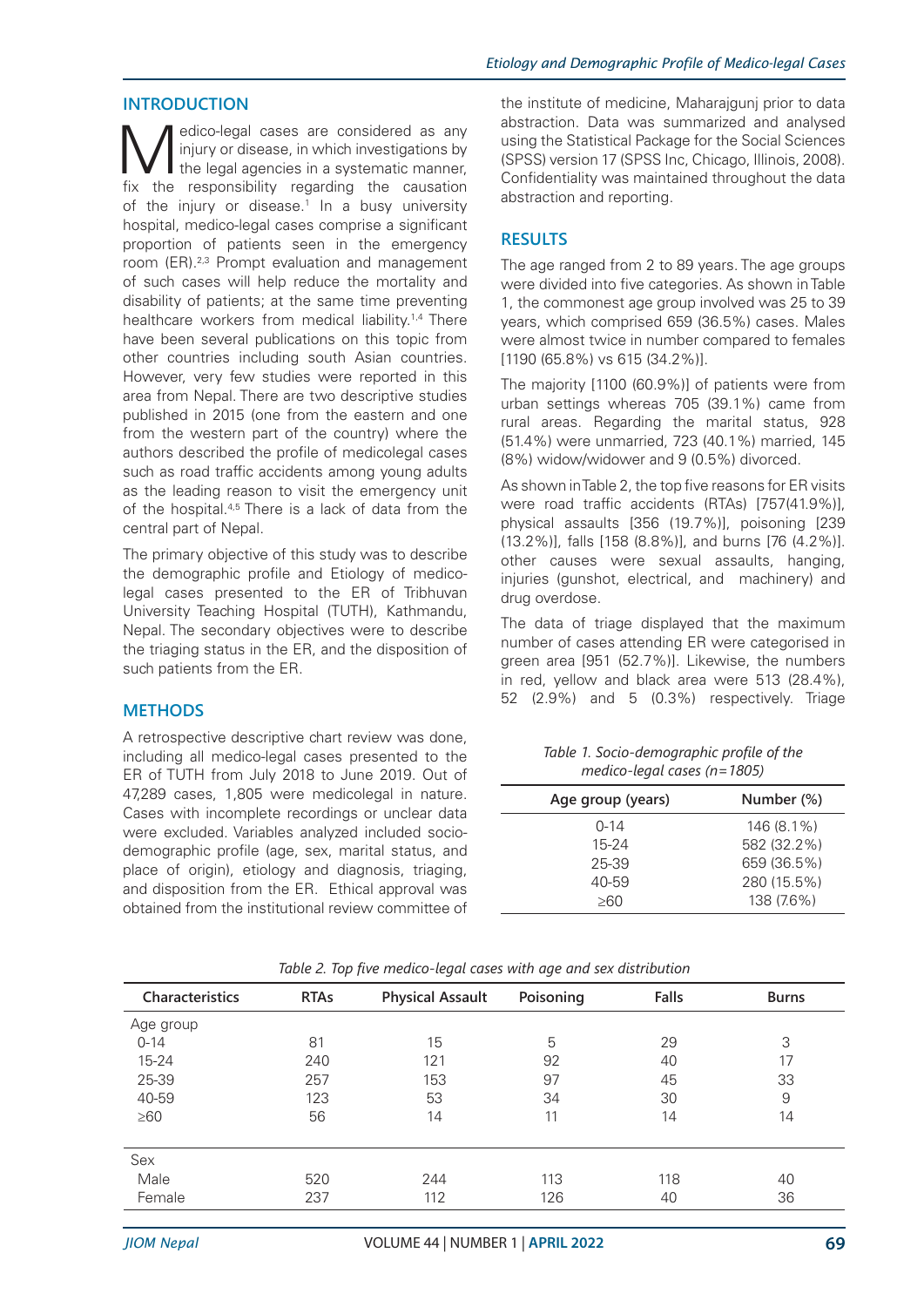categorization was missing in 284 (15.7%) cases.

The maximum number of cases were discharged directly from ER [804 (44.6%)], followed by "Discharged on Patient's Request" [565 (31.3%)], admitted [237 (13.2%)], absconded [181 (10.1%)], and death [18 (1.0%)]. The details of admission in various department are shown in Table 3.

## **DISCUSSION**

Our study is a case series analyzing the medicolegal cases from a University Hospital in the central part of Nepal. This study highlights the recent trend of medicolegal cases in a metropolitan city in Nepal.

In this study, the commonest age group afflicted was 25-39 years (36.5%), followed by 15-24 years (32.2%). A significant proportion (7.6%) of the cases included those above 60 years suggesting that the problem is not uncommon in old adults. There was a strong male predilection. This finding is supported by similar studies conducted in eastern and western parts of Nepal and from India and Turkey.<sup>4-7</sup>

The large proportion of males in this patient population is explained by several factors. First, in the context of Nepal, male member of the society are often the breadwinner of the family and hence are exposed to more outdoor activities. Second, males are often considered to have more risktaking behaviour than females, making them more prone to RTAs.<sup>2,8</sup> However, there could be more confounding variables that we have not analysed in this study.

In the present study, RTAs were the commonest reason for ER visit followed by physical assault and poisoning. It is to be noted that though males predominate in RTAs, physical assault, and falls, poisoning was more common in female (126 versus 113). Though why females are more prone to poisoning is difficult to say with certainty, there are reports suggesting the fact that women tend to engage themselves in impulsive acts of selfharm.9,10 This report is consistent with a previously published study in 2009 regarding poisoning in the adjoining district of Kathmandu.10 As regards to burns, males outnumber females slightly (40 versus 46). This corroborates with studies conducted in Nepal, India and Pakistan.<sup>2-5,8</sup> This probably suggests that the population profile of this study is similar to both studies published from Nepal and those from the south Asian region.

In the present study, the majority of the patients were in green area which suggests that the condition of the patient was not life threatening at presentation. The explanation for this is probably due to the fact that as the traffic is very heavy in Kathmandu, RTAs (the commonest etiology of medicolegal cases) often occur with the vehicles

*Table 3. Admission of the patients to departments from emergency (n=237)*

| Areas                              | Number (%) |
|------------------------------------|------------|
| <b>Orthopedics Department</b>      | 58 (24.5%) |
| <b>General Surgical Department</b> | 48 (20.2%) |
| <b>Plastic Surgery Department</b>  | 29 (12.2%) |
| <b>Ophthalmology Department</b>    | 23 (9.7%)  |
| <b>Critical Care Department</b>    | 22 (9.3%)  |
| Neuro-surgery Department           | 15 (6.3%)  |
| <b>ENT Department</b>              | 13 (5.5%)  |
| <b>Obstetrics Department</b>       | 13 (5.5%)  |
| <b>Pediatrics Department</b>       | $9(3.8\%)$ |
| <b>Medical Department</b>          | $7(3.0\%)$ |

in low speed. Hence the injury is not severe. In their study by Abebe and colleagues in Ethiopia in 2017, out of 662 RTA victims, 289 (43.7%) patients were assigned as Green and 273 (41.2%) patients assigned as Yellow.11 In our series, patients in Yellow area comprised only 2.9% of cases which is in sharp contrast to their results.

The largest number of patients were discharged from the ER suggesting that the condition was not serious to begin with. Out of 237 patients admitted 37 (19.8%) underwent operation and 22 (9.3%) were admitted to Intensive Care Unit (ICU). This finding is in sharp contrast to the report by Fernando and colleagues in 2018 where they reported a large number of operations and ICU admissions directly from ER.12 This is probably explained by the different patient populations with their study was done in Ontario.

Our study findings will be of great interest to policy makers at the institutional, provincial and federal levels. Our study provides the baseline data on medicolegal cases from the central part of Nepal from a major university hospital in Kathmandu. Our study recommends that more health promotion and injury prevention strategies should be directed toward young males.

## **CONCLUSION**

There are significant numbers and wide varieties of medico-legal cases that present in the ER of TUTH. Young males are the high-risk population and RTAs are the commonest etiology in medicolegal cases both of which demand attention from the policy makers and heath care professionals. This study will stimulate future prospective multicentric research in this often neglected area so that the true picture of the problem from Nepal is revealed.

#### **FINANCIAL SUPPORT**

The author(s) did not receive any financial support for the research and/or publication of this article.